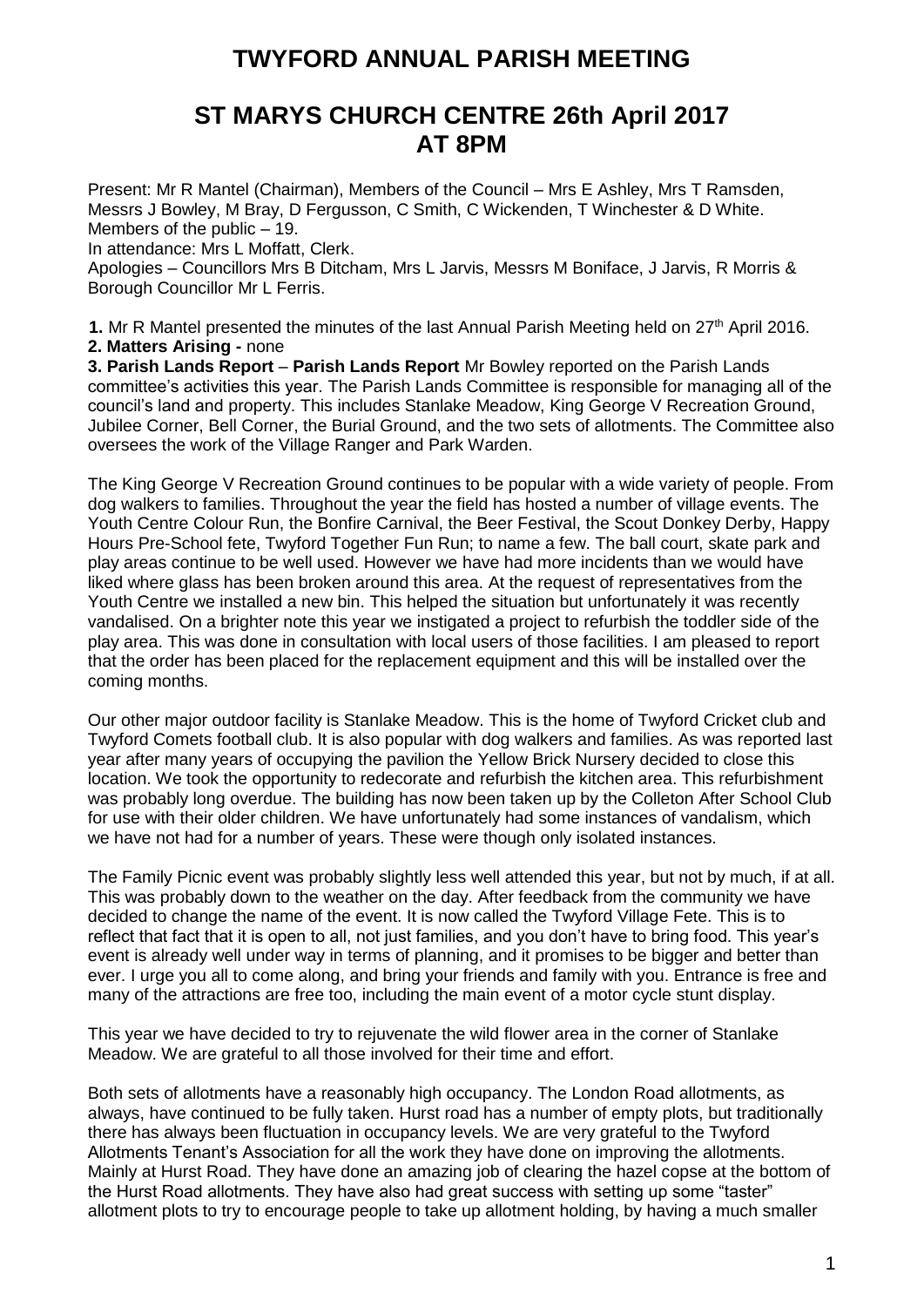area to work. They have offered help and advice to encourage people to become interested. Which will hopefully lead to them taking up plots of their own.

We had a short lived issue with a few commuters using the parking area at the Hurst Road allotment site, but this soon ended. We now have a better lock on the gate which should help prevent this from happening again. It would be remis of me not to mention the hot topic of parking in general and how this relates to the allotments but other than mention it I won't go into more detail as this will be covered by a separate report.

On behalf of the Council I would like to take this opportunity to thank the Village Ranger, Park Warden, and our cleaner for their hard work throughout the year. I would also like to thank the Clerk, and all the members of the committee for their time and contributions this year.

I will end my report on a sad note and that is to mention the unfortunate passing of a member of the Parish Lands committee. Mike Bedford was a lively member of the committee and a valued one. His untimely death was of great sadness to the committee and the council in general. Our thoughts are still with his family and friends.

**4. Planning and Amenities Report –** Written by Mrs Ditcham and read by Mr C Smith. Mr Smith reported on the Planning and Amenities Committee's activities for the past year.

The Planning and Amenities Committee of 8 council members meet on the first Tuesday of the month every month. Our agenda ensures that the responsibilities of the committee are addressed regularly.

We continue to view and comment to Wokingham Borough Council (WBC) on all planning application in the village at the rate of approximately 9 monthly. We believe that our detailed local knowledge of Twyford is a very important part in the planning process.

You will be aware that the council took the initiative to replace sodium lamps with LED lamps on all Twyford Parish Council (TPC) street lampposts. More recently WBC made a similar decision, we have joined their scheme as we obtained a more financial attractive deal due to economies of scale.

The Planning and Amenities committee has the responsibility for reporting faults with road and footpath surfaces, litter bins and signage. We are in regular communication with WBC on these matters. In summer 2016 TPC raised concerns on behalf of residents re. grass cutting. Residents, TPC council and WBC councillor showed officers the areas we were dissatisfied with. We reached an agreement on what was required and the new contract which has been set up appears to be satisfactory.

More recently we have met with officers to discuss the rural footpath on Stanlake Lane which has become very narrow due to ground level vegetation and ingress of soil. It has been agreed that the full width of the footpath will be reinstated.

We are supporting " Twyford Together" Twyford in Bloom initiative again this year. If residents wish to purchase a basket for lamppost near their home contact Twyford Together for more details. The Council organised a Litter Pick earlier this year which augments the excellent work done by the Adopt a Street group.

We have provided 2 defibrillators one on each of our recreation grounds to add to the number fitted around Twyford by other organizations. The Planning and Amenities committee are investigating the provision of "gateways" at the entrances to the village, at present there is a Twyford sign on the reverse of the gateway provided by Hurst Parish Council we are considering smaller structures than many seen around the borough.

The traffic lights at the centre of the village cause a problem even when working properly! The queues of vehicles with their engine running are causing a very high level of air pollution – the 2nd highest in the borough. Councillors attended a workshop session where we put forward suggestions, both simple and radical, to alleviate this problem. These ideas are to be included in a plan which will be published next month by WBC.

You will all be aware of the need for additional dwellings in the South East of England and that all local government areas have been issued with a quota of homes to be built annually. WBC has developed a Local Plan to manage growth and development across the Borough. It is an extensive collection of planning documents drawn up following consultations. It is a very complex issue and I advise you to view this on the Wokingham website. Four local authorities are undertaking cross boundary work, Bracknell, West Berkshire, Wokingham, and Reading. WBC a "Call for Sites" inviting developers to identify possible, potential sites for development across the borough. Each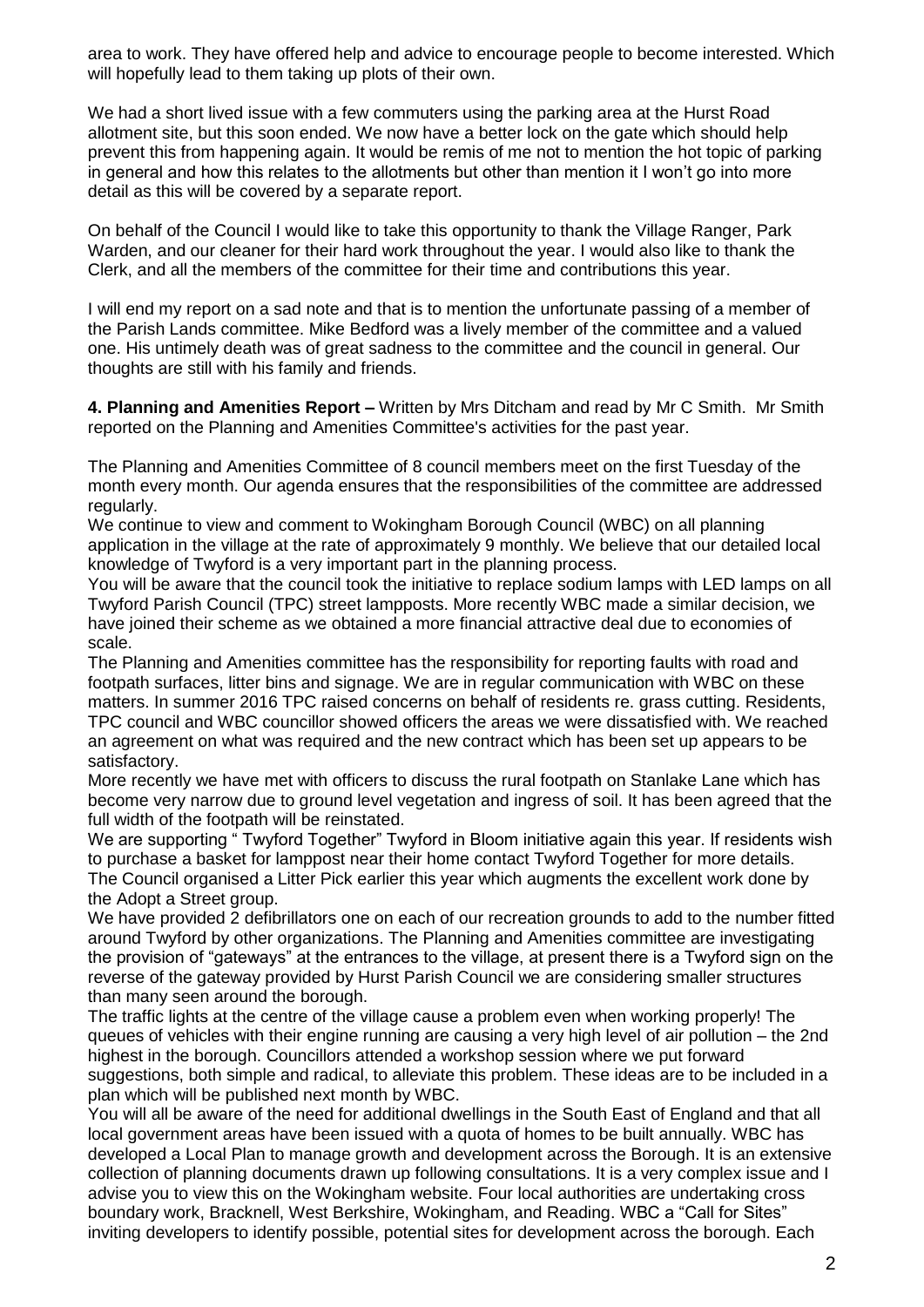Parish Council was then asked to comment on the advantages and disadvantages of developing these sites according to hard criteria. Although the possible sites in Twyford are few and small when compared with other parishes we made a detail reply. However, we are very aware that any development in the surrounding area will have a profound effect on Twyford as we an important and developing transport hub. Therefore we called and hosted 2 meetings for representatives from all the Northern Parishes and WBC councillors to make a unified response to WBC to possible development in the area in addition to the individual parish council responses.

To conclude on a high note, the Parish Council website is alive. It is being managed by Councillor Richard Morris and our Clerk Mrs Moffatt.

I would like to thank Mrs Moffatt for her conscientious and efficient work on behalf of the P and A Committee.

#### **5. Financial Report-** Mr Fergusson reported.

May I start with my thanks to the clerk and Finance Committee members for their hard work during the year.

I refer you to the sheet of paper circulated showing the Council's budget for 2016-2017, the actual expenditure for 2016-2017 and the council's budget for 2017-2018. Please note that the headings on the left-hand side refer to the figures for 2016-17 and the headings on the right-hand side refer to the 2017-18 budget.

Our expenditure was £107,926 against a budget of £112,532 with income of £46,608 against a budget of £38,695. Our net expenditure was £62,357 against a budget of £73,837. In addition, £6,996 has been spent on capital works over the year.

Our total budget for 2017-2018 is £121,765, we have a predicted income from rents and fees of £43,065 and are precepting for £77,920.55. This precept is an increase on the previous financial year primarily due the recruitment of an assistant clerk and an increased budget for the Twyford Village Fete.

The budget means that the owner of a band D property pays £26.02 this year. To this is added £170.28 for the Thames Valley Police, £62.49 for the Royal Berkshire Fire and Rescue Services, £63.78 Adult Social Care and £1,295.49 for the Wokingham Borough Council, making a total council tax payment for a band D property this year £1,618.06.

The average council tax for a band D property across the borough is higher at £1,650.35.

This puts Twyford at position no.10 with the highest council tax for a band D property being Woodley at £1,698.75 and the lowest Swallowfield at £1,611.23.

(Looking at our total precept of £77,920.55 this is in position no. 10 with the highest precept of £1,081,303 in Woodley at no. 1 and the lowest precept of £10,266 in Ruscombe at no. 17.).

The Parish Council continues to use the income from its investments to assist local groups with grants. This year the council has made grants to Berkshire MS Therapy Centre, Citizens Advice, Keep Mobile, ARC and Readibus. A total of £1,400 was given in grants this past year.

Our assistant clerk has been recruited and will commence with the Parish Council next week supporting the Clerk with her duties. The reason for recruiting an assistant clerk is that the Parish Council has become busier including additional services in the community, such as the village fete, and also additional sub committees and advisory committees.

Just over a year ago we were contacted by Cuincy in North East France about our interest in forming a twinning relationship. We have been in regular communication whilst considering the benefits of pursuing twinning. In March, the Parish Council approached a number of the community associations in Twyford to determine if there is an interest to form a twinning relationship. Additionally, we invited the Sonning Twinning Association to talk to us regarding their twinning experience. Last week we held a second meeting and will be holding a third meeting on 25 May at 7:45pm to form the Twyford Twinning Association Committee that will act as the focal point for the twinning relationship with support from the Parish Council.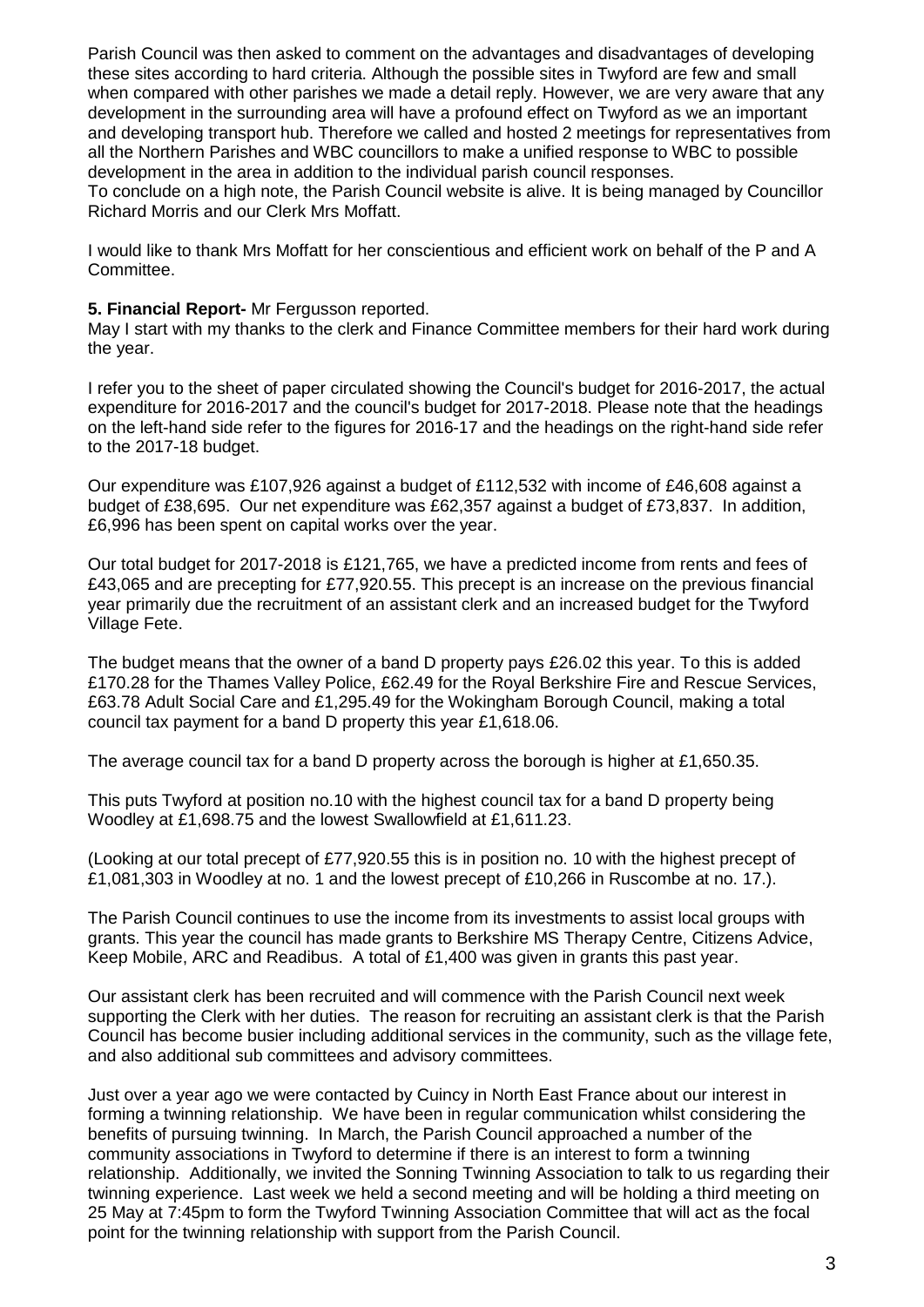# **6. Parking Advisory Committee Report** Written by Mr Morris and read by Mr Fergusson.

A new committee has been formed within the Twyford Parish Council, this Spring, to collate and review all available current views and data, as well as future projections, regarding the emotive issues of parking within the village. The committee is chaired by Cllr Richard Morris who, unfortunately, cannot attend this evening.

The electrification enhancements, due for implementation late 2017, Crossrail implementation, due December 2018 and the anticipated new link to Heathrow Airport will collectively have a very significant impact on Twyford Station.

The programmes of house building in the Bracknell/Binfield and North Wokingham/Emmbrook areas, together with possible future approvals closer to the village, mean that more traffic and rail commuters can be expected. Unfortunately, Wokingham Borough Council has not undertaken volume growth analysis or any traffic survey since 2011.

The crossroads centre of Twyford already records the second highest air pollution in the Borough. The current station car park is routinely full Tuesdays, Wednesdays and Thursdays and almost full on Mondays. It's condition and access maintenance has been poor, to date. 38 additional spaces are due for introduction in the former coal yard to supplement the facility but a similar number of spaces are currently lost for rail contractor materials and access for electrification works. The Parish Council has offered to provide some temporary replacement parking facilities if the station car park is upgraded. However, GWR currently reject proposals to build a modular two storey replacement on the existing site on the grounds of its shape and access.

Wokingham Borough Council plan to introduce Civil Parking Enforcement for parking management of our borough, this Autumn, taking responsibility away from the Police. Many residents have raised issues with both Borough and Parish Councillors regarding on-street parking by commuters. However, no revisions will be considered by Wokingham until CPE is introduced.

The committee will also consider cycling scope, pedestrian access, bus and park & ride possibilities to alleviate parking issues for the village.

It is too early in the Parking Advisory Committee's deliberations for findings and recommendations to be put forward, although the Council recognises how emotive the issues of traffic and parking options are becoming.

**7. Borough Council matters –** Reported by email from Mr Lindsay Ferris.

### **8. Chairman's Review of the Year-**Mr Mantel reported-

When I look back over the last year I should mention that last June one of our councilors proposed that we consider developing part of our allotment land near the station to provide parking. Both the Planning Committee and Parish Lands committee discussed this at their subsequent meetings. At the July meeting the proposal was withdrawn. But the Council than decided a few months later to set up an Advisory committee on Parking, reports on which you heard earlier this evening.

During the year sadly Cllr Mike Bedford passed away. Although Mr Bedford was not on the Council for a long time he was a resident of the village for many years and helped especially with the organisation of last years Family Picnic, this year to be called the Village Fête. Don't forget the date, Saturday, August 19th, Stanlake Meadow, 1-5 pm

The council welcomed three new members during the year:

Mrs Theresa Ramsen, Mr Malcolm Bray and Mr David White. I hope they will find their work on the Council rewarding and enjoyable.

As you heard tonight the Council has somewhat expanded from 3 committees by adding a Parking Advisory committee and the Fête committee has now become well established. Also during the year a Website committee was set up to launch the website. This meant more clerics assistance was needed for the extra meetings. A new part-time deputy clerk will start next month.

I would like to thank our clerk Mrs Lucy Moffatt. Lucy had to cope last year with a lot of extra work and it is to her credit that the council kept functioning remarkably well. I am deeply indebted to her for her dedication and steadfastness.